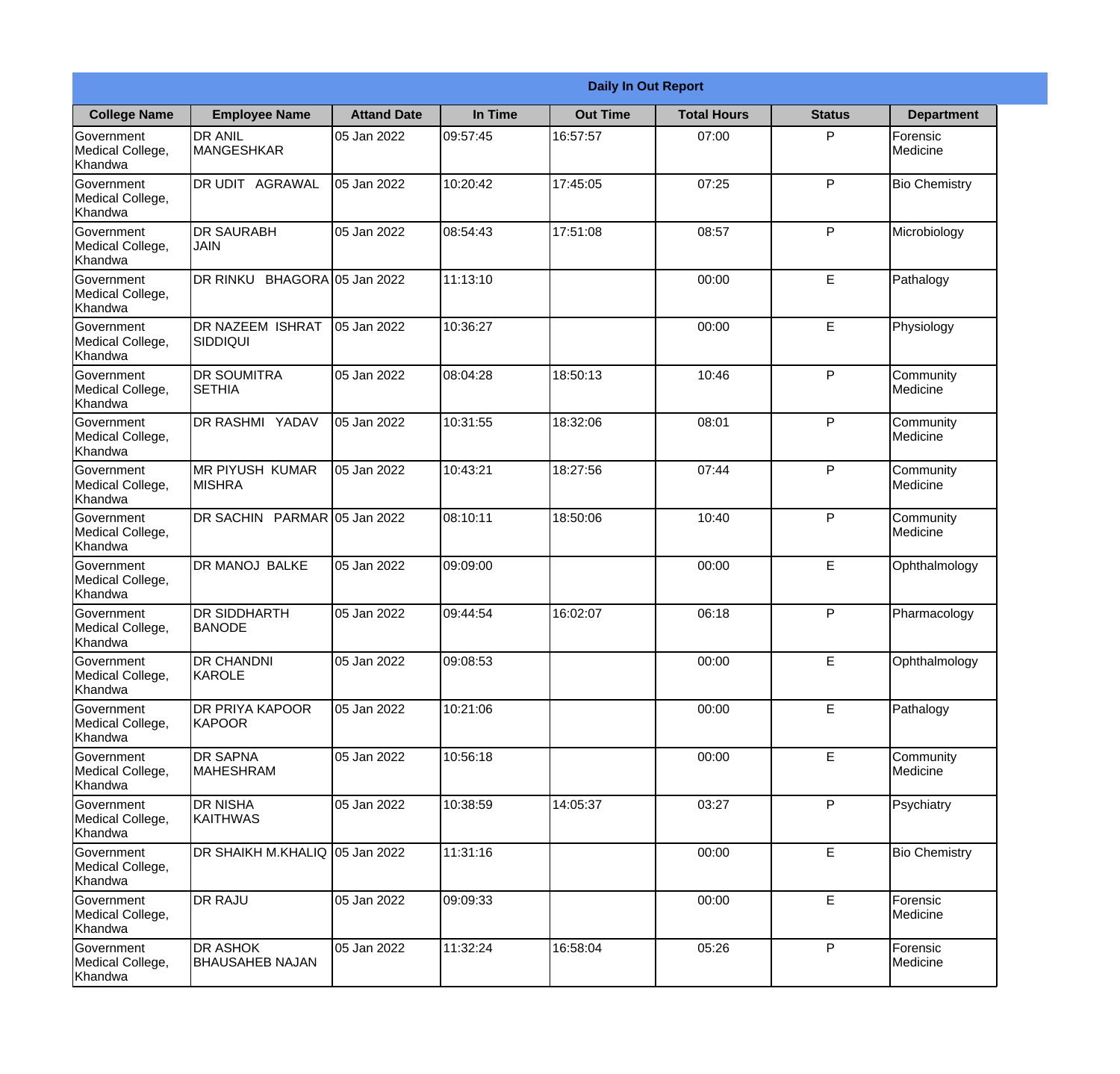| <b>Designation</b>                  | Category          |
|-------------------------------------|-------------------|
| Assistant Professor   Para Clinical |                   |
| Associate Professor Non Clinical    |                   |
| Associate Professor   Para Clinical |                   |
| Assistant Professor                 | Para Clinical     |
| Professor                           | Non Clinical      |
| Assistant Professor                 | Para Clinical     |
| Assistant Professor   Para Clinical |                   |
| Statistician                        | Para Clinical     |
| Assistant Professor   Para Clinical |                   |
| Assistant Professor                 | IClinical         |
| Associate Professor Para Clinical   |                   |
| Assistant Professor   Clinical      |                   |
| Demonstrator/Tutor   Para Clinical  |                   |
| Associate Professor Para Clinical   |                   |
| <b>Assistant Professor</b>          | <b>I</b> Clinical |
| Professor                           | Non Clinical      |
| Demonstrator/Tutor   Para Clinical  |                   |
| Associate Professor Para Clinical   |                   |

## **Daily In Out Report**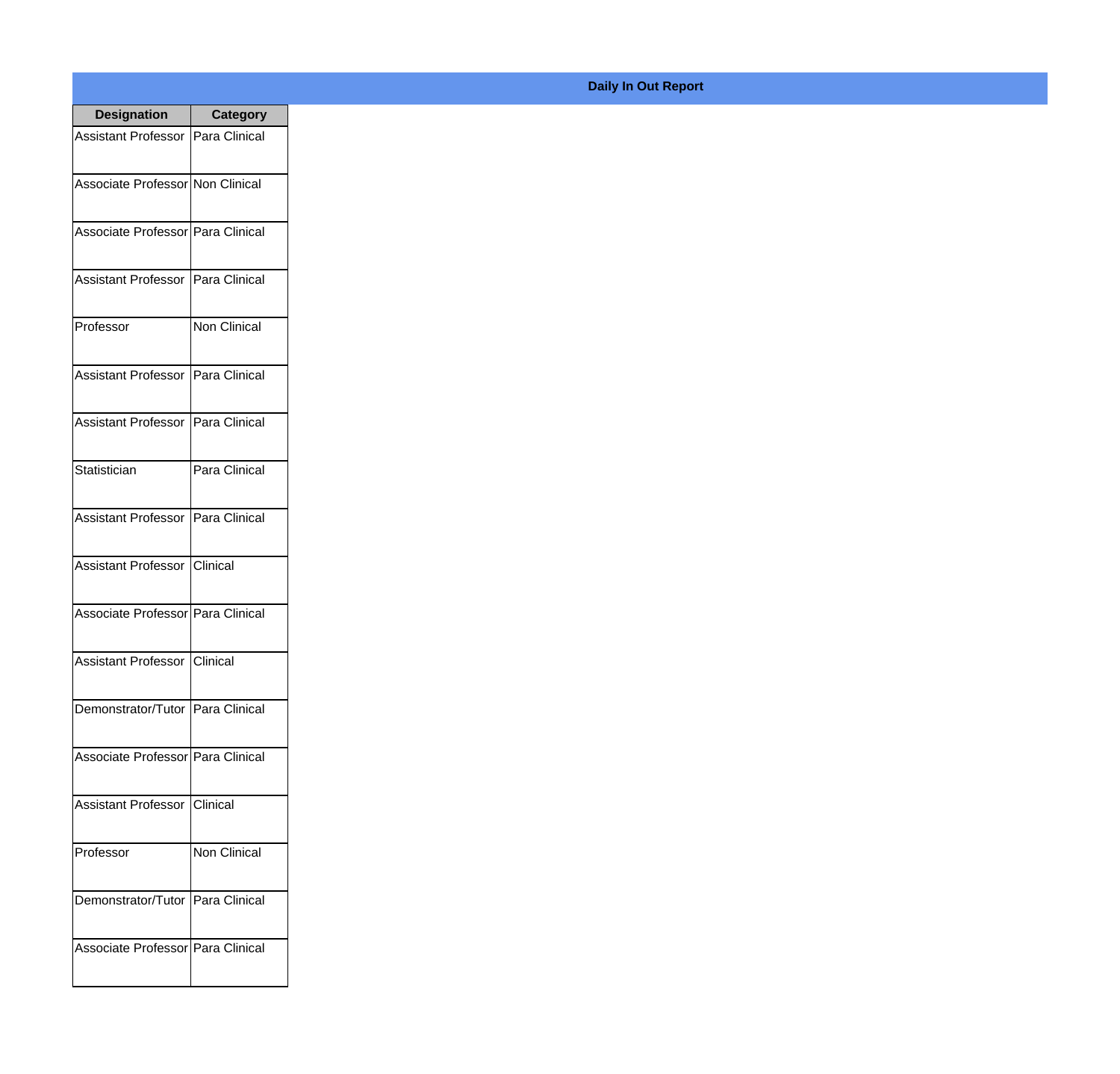|                                                         | <b>Daily In Out Report</b>                            |             |          |          |       |   |                                |  |
|---------------------------------------------------------|-------------------------------------------------------|-------------|----------|----------|-------|---|--------------------------------|--|
| <b>Government</b><br>Medical College,<br>Khandwa        | <b>DR NITESHKUMAR</b><br>KISHORILAL<br><b>RATHORE</b> | 05 Jan 2022 | 10:30:35 |          | 00:00 | E | Pharmacology                   |  |
| Government<br>Medical College,<br>Khandwa               | <b>DR PRIYESH</b><br>IMARSKOLE                        | 05 Jan 2022 | 10:51:20 | 18:49:55 | 07:58 | P | Community<br><b>I</b> Medicine |  |
| <b>Government</b><br>Medical College,<br>Khandwa        | <b>DR SANGEETA</b><br><b>CHINCHOLE</b>                | 05 Jan 2022 | 10:08:29 |          | 00:00 | E | Physiology                     |  |
| Government<br>Medical College,<br>Khandwa               | DR SUNIL BAJOLIYA                                     | 05 Jan 2022 | 11:48:12 |          | 00:00 | E | OTO-Rhiono-<br>Laryngology     |  |
| Government<br>Medical College,<br>Khandwa               | DR NISHA MANDLOI<br>IPANWAR                           | 05 Jan 2022 | 10:22:45 | 16:03:54 | 05:41 | P | Obstetrics &<br>Gynaecology    |  |
| <b>Sovernment</b><br>Medical College,<br><b>Khandwa</b> | <b>DR MUKTESHWARI</b><br>IGUPTA                       | 05 Jan 2022 | 11:29:50 | 17:11:23 | 05:42 | P | Pharmacology                   |  |
| Government<br>Medical College,<br>Khandwa               | <b>DR PURTI AGARWAL</b><br>SAINI                      | 05 Jan 2022 | 10:47:24 | 16:32:31 | 05:45 | P | Pathalogy                      |  |
| <b>IGovernment</b><br>Medical College,<br>Khandwa       | DR YASHPAL RAY                                        | 05 Jan 2022 | 10:58:15 |          | 00:00 | E | Anatomy                        |  |
| <b>Sovernment</b><br>Medical College,<br>Khandwa        | <b>RENU</b><br><b>WAGHMARE</b>                        | 05 Jan 2022 | 18:07:05 |          | 00:00 | E | Community<br>Medicine          |  |